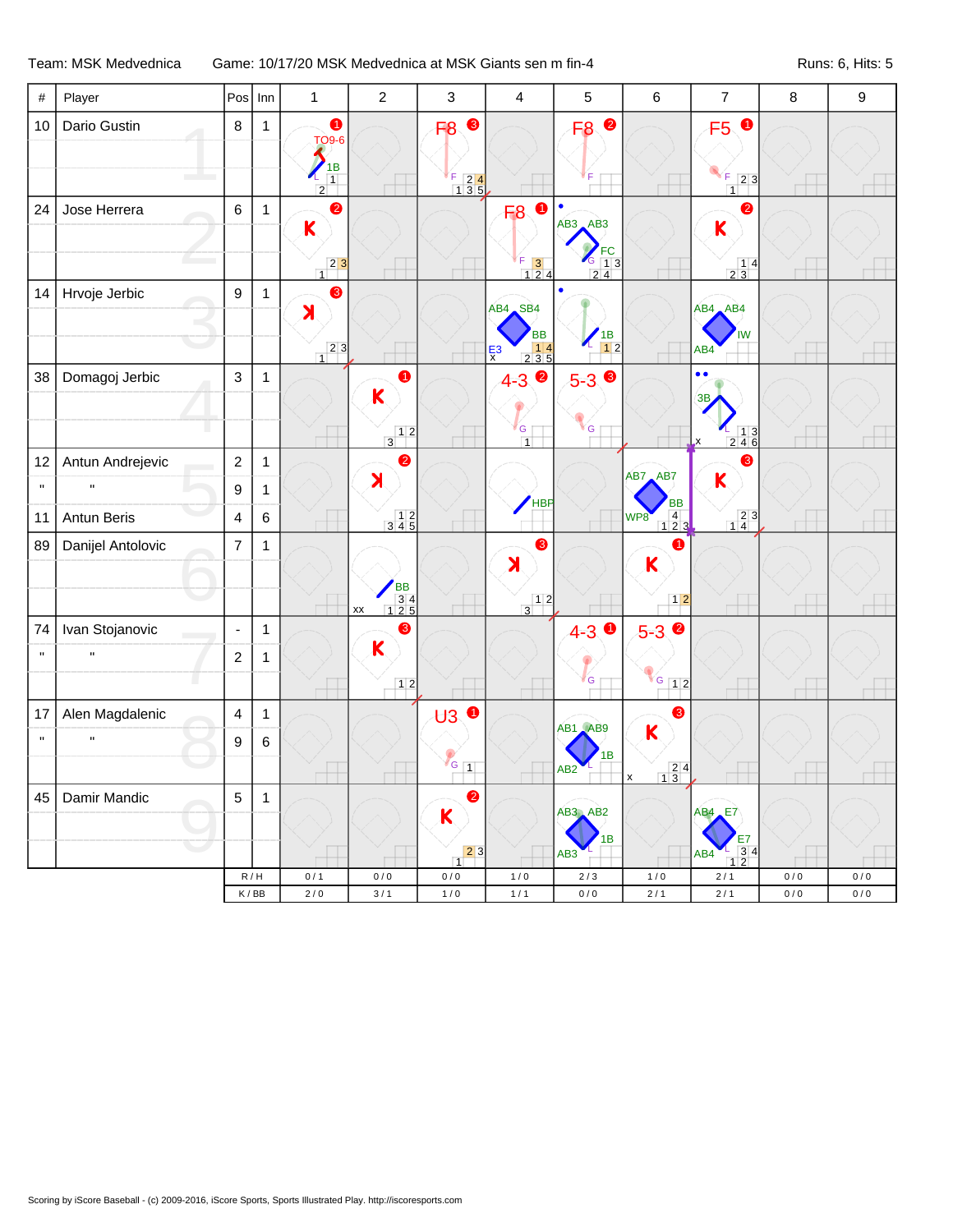## Team: MSK Giants Game: 10/17/20 MSK Medvednica at MSK Giants sen m fin-4 Runs: 2, Hits: 6

| $\#$                      | Player            | Pos            | Inn                         | $\mathbf{1}$                                                    | $\overline{2}$                                                        | 3                                                                             | $\overline{4}$                                                                                                             | 5                                                           | $\,6$                         | $\overline{7}$                                          | $\bf 8$   | $\boldsymbol{9}$ |
|---------------------------|-------------------|----------------|-----------------------------|-----------------------------------------------------------------|-----------------------------------------------------------------------|-------------------------------------------------------------------------------|----------------------------------------------------------------------------------------------------------------------------|-------------------------------------------------------------|-------------------------------|---------------------------------------------------------|-----------|------------------|
| $\overline{4}$            | Ivan Balen        | $\blacksquare$ | $\mathbf{1}$                | $\bullet$<br>FOR <sub>2</sub><br>$\frac{1}{1}$<br>$\frac{1}{2}$ |                                                                       | $\bullet$<br>F <sub>8</sub><br>$\frac{F}{2}$ 1                                |                                                                                                                            | AB4 AB3<br>1В<br>$\overline{1}$<br>$\overline{2}$           |                               | $\bullet$<br>F <sub>8</sub><br>$F$ 12<br>$\overline{3}$ |           |                  |
| $\ensuremath{\mathsf{3}}$ | Mislav Babic      | $\,6\,$        | $\mathbf{1}$                | DP <sup>2</sup><br>$\blacktriangle$<br>$\frac{1}{6}$ FC         |                                                                       | <b>VEC</b>                                                                    |                                                                                                                            | $\bullet$<br>F4<br>F<br>$\vert$ 1                           |                               | $\bullet$<br>F <sub>8</sub><br>$\frac{F}{1}$ 2          |           |                  |
| 99                        | Sasa Dokmanovic   | 9              | $\mathbf{1}$                | <b>DP</b><br>$^2$ B                                             |                                                                       |                                                                               | $AB5$ $2B$<br>$\begin{array}{ c c }\n1 & 4 \\ 1 & 2 & 3\n\end{array}$<br>WP6                                               | $AB5$ $AB4$<br><b>BB</b><br>123                             |                               | BB<br>25<br>134                                         |           |                  |
| 86                        | Luka Rilovic      | $\mathfrak{Z}$ | $\mathbf{1}$                | $1 - 30$<br>$V_{G_{1}}$                                         |                                                                       |                                                                               | 4<br>X<br>$\begin{array}{c c} & 2 & 3 \\ 1 & & \end{array}$                                                                | ❸<br>FC <sub>6</sub><br>BB<br>25<br>134                     |                               | ❸<br>K<br>$\begin{array}{c} 15 \\ 234 \end{array}$<br>x |           |                  |
| 21                        | Vladimir Hajak    | $\overline{c}$ | $\mathbf{1}$                |                                                                 | $\bullet$<br>F <sub>6</sub><br>F.<br>$\boxed{1 2}$<br>$\overline{3}$  |                                                                               | WP6 SB6<br>$\begin{array}{c}\nE4 \\ \hline\n3 \\ 124\n\end{array}$<br>AB7                                                  | $\sqrt{\frac{FC}{2}}$<br>$\overline{1}$                     |                               |                                                         |           |                  |
| 23                        | Lovro Matisic     | $\overline{7}$ | $\mathbf{1}$                |                                                                 | $\bullet$<br>$\mathsf{K}$<br>$\begin{array}{c c} & 1 & 3 \end{array}$ |                                                                               | $\bullet$<br><b>TO3-6</b><br><b>BB</b><br>$\begin{array}{ c c c }\n\hline\n& 15 \\ 234\n\end{array}$<br>$\pmb{\mathsf{x}}$ |                                                             | $5-3$ 0<br>$G$ 12             |                                                         |           |                  |
| 69                        | Denis Kostic<br>П | 4              | $\mathbf{1}$                |                                                                 | $1 - 3$<br>$\frac{1}{1}$ $\frac{1}{2}$                                |                                                                               | $\sqrt{\frac{FC}{G}}$                                                                                                      |                                                             | $6 - 3$<br>$G_{1}$            |                                                         |           |                  |
| 82                        | Luka Sincek       | $\,8\,$        | $\mathbf{1}$                |                                                                 |                                                                       | ❸<br><b>TO5</b> SB1<br>$\frac{1}{1}$                                          | ❸<br>$\blacktriangleright$<br>$12$<br>X                                                                                    |                                                             | $\frac{1}{2}$                 |                                                         |           |                  |
| 15                        | Davor Petric      | $\sqrt{5}$     | 1                           |                                                                 |                                                                       | 0<br>K<br>$\begin{array}{ c c }\n\hline\n2 & 4 \\ \hline\n1 & 3\n\end{array}$ |                                                                                                                            | 0<br>K<br>$\begin{array}{c} 2 & 5 \\ 1 & 3 & 4 \end{array}$ | ❸<br>$6 - 3$<br>$\sqrt{G}$ 12 |                                                         |           |                  |
|                           |                   |                | R/H                         | $0/2$                                                           | 0/0                                                                   | 0/1                                                                           | 2/1                                                                                                                        | 0/1                                                         | 0/1                           | 0/0                                                     | 0/0       | 0/0              |
|                           |                   |                | $\mathsf K\,/\,\mathsf{BB}$ | $0/0$                                                           | $1/0$                                                                 | $1/0$                                                                         | $2/1$                                                                                                                      | $1/2$                                                       | $0/0$                         | $1/1$                                                   | $0\,/\,0$ | $0\,/\,0$        |